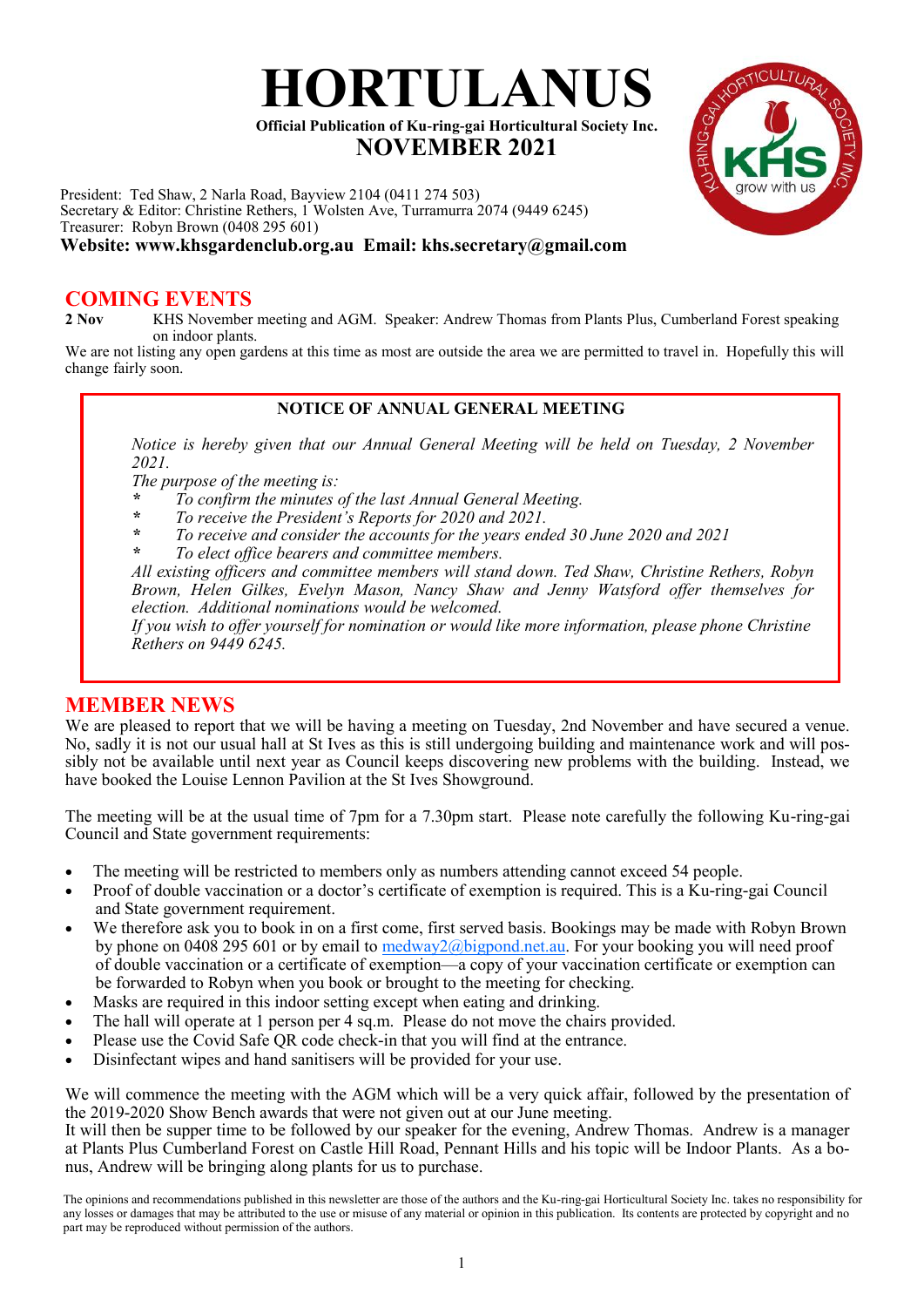Unfortunately, due to a lack of space, we will not be able to hold our usual Show Bench. The Show Bench will start again with the February 2022 meeting when we expect to be back at the St Ives Community Hall.

As a reminder, please note that your membership has been extended a further year at no extra cost so those who have already paid for the 2021/22 year will have their membership extended until the end of June 2023. Those who have not paid for this year will be asked to renew their membership in June 2022.

Don't forget to have a look at our Facebook page which continues to have some interesting postings. We now have 50 contributors and it has proved very useful in answering questions such as finding out plant names and helping members with problems with their gardens. Remember that this is a private group and can only be accessed by members of our Society so nothing of what you post is distributed to the public at large. [https://www.facebook.com/](https://www.facebook.com/groups/2273344029640713) [groups/2273344029640713](https://www.facebook.com/groups/2273344029640713).

The Garden Table will be in operation so please bring along any potted up plants or cuttings but we would appreciate it if you would put these in a plastic bag so that we can avoid any soil or debris falling on the floor.

We will also have a Raffle with the usual plant provided by the Society. We would also welcome any donations but please ensure that your donation is something that you would want to win yourself.

Outings have been put on hold for the time being. Hopefully we will be able to announce our next outing when the Covid situation becomes clearer, perhaps in the New Year.

## **IN THE VEGIE PATCH IN NOVEMBER by Christine Rethers**



Hopefully your tomatoes have now been planted. If not, it is not too late but remember not to plant them where you had them last year as the soil can harbour diseases specific to tomatoes for at least 12 months. The tall-growing tomatoes need to be staked so put them in before you plant the seedlings. Tomatoes do best if kept well fed with a liquid fertiliser for flowers and fruit plus a dusting of blood and bone and some lime or dolomite sprinkled around the plants. It is controversial whether the lateral shoots should be removed. My thoughts are that you reduce your crop considerably by doing this so I leave them on. Mulching with sugar cane or lucerne is essential as this stops the

soil from drying out too quickly and prevents soil splashing up onto the leaves which can introduce disease. If planted now you could have ripe tomatoes by Christmas!

Along with tomatoes, why not try some cucumbers - it is a bit late for seeds so go to the nursery and buy some wellgrown seedlings. These need support so plant them where you can support them on some kind of trellis. If you would like home-grown zucchini, make sure that when you put in your seedlings you give each plant plenty of space. Eggplants are also worth a try but they are a bit slow, so the sooner you get them in, the better.

Don't forget to put in some basil (the leaves go so well in a tomato dish and basil pesto is simply the taste of summer). Summer is also green bean time so hurry along to get some seeds or some seedlings. If using seed, plant them in place, water once and then not again until they start to come up or the seed will rot. They, like the cucumbers, will need some support unless you are planting bush beans.

Do regularly feed and mulch all your summer vegetables to keep them moving as the hot weather comes along.

#### **HOW TO GROW AND FLOWER HOYAS by Ted Shaw**

Hoyas are commonly known as wax flowers and there about 200 species in total originating from tropical Asia and



*Hoya australis*

Australasia. Five species are endemic to Australia and can be found on the eastern coastal region from Cairns to further north. While they come from warmer climates, with care we can grow many of them in Sydney as outdoor plants or with the more tropical ones, in greenhouses or in the house.

Most hoyas are climbers, and some in the wild can reach 6 metres tall or more. Generally, they are epiphytes (grow on trees) and so are used to growing in a well-drained environment. To simulate this, their preferred growing medium is an orchid bark mix.

They feature glossy dark leaves of many different shapes and some are variegated. They have fragrant

blooms arranged in an umbel inflorescence (shaped like an upside-down umbrella). The flowers are sweetly fragrant, waxy and resemble fine porcelain. Good light and high humidity will encourage flowering indoors.

Hoyas don't require much maintenance. Water every fortnight in the warmer months, and monthly during winter. Feed with slow release fertiliser every six months, and with liquid fertiliser every three weeks during the warmer months. They flower best



*Hoya carnosa*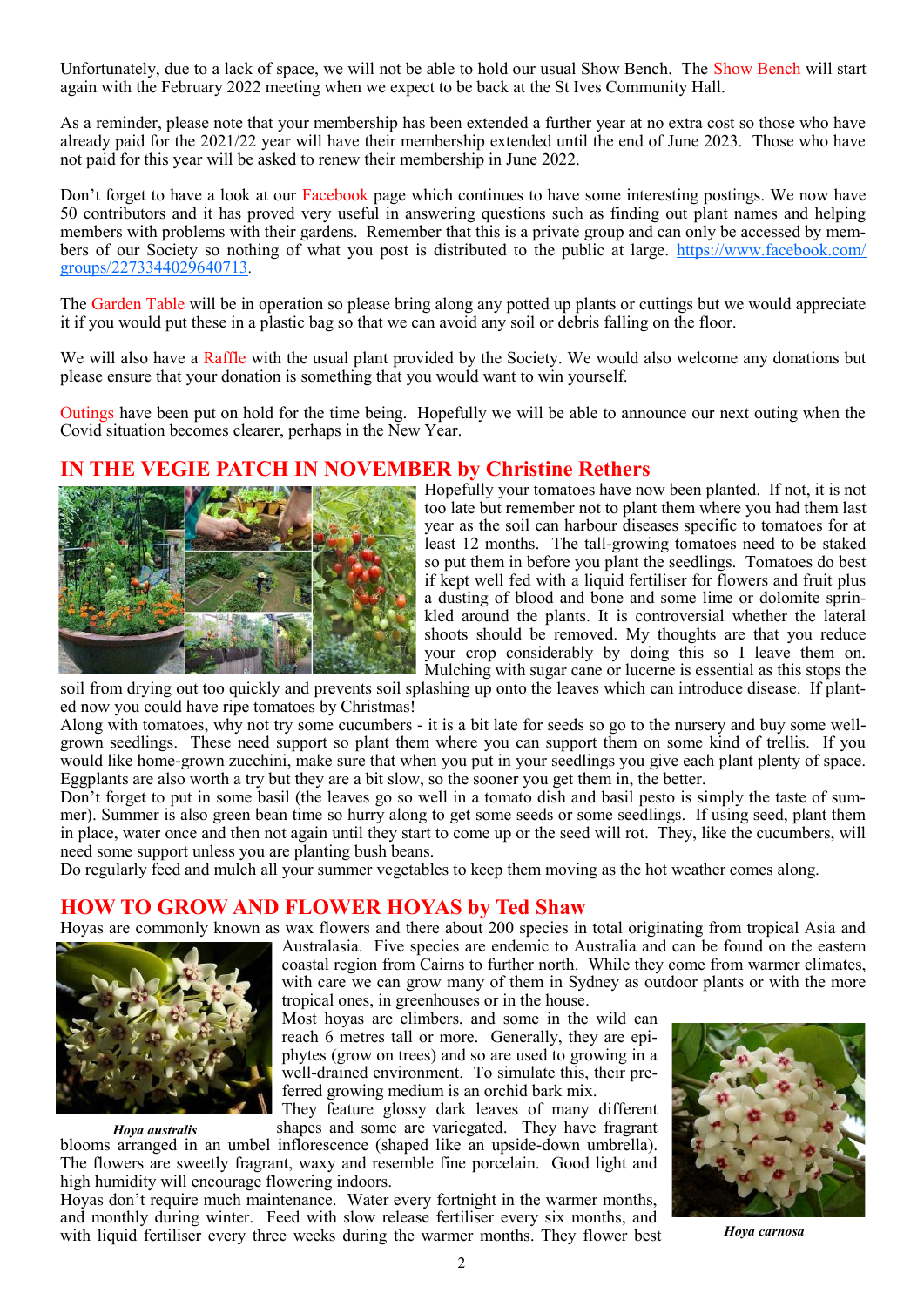when slightly pot-bound so don't be in too much of a hurry to repot them. Whatever you do,



 *Hoya chimera*

don't cut off the flowers as they flower from the same flower stem year after year.

They are quite easy to propagate. Take cuttings in late spring, two nodes for the hoyas with small leaves and one node for large leaf varieties. Keep the cuttings moist in an open potting mix until roots form, then pot up into a small container of small-size orchid bark. Alternatively, you can put your cutting into a glass of water on the window-ledge and they will grow roots there. These can then be potted up in the usual way.



*Hoya motoskei*

The flower types and colours are many and varied and by swapping cuttings you can have quite a collection in no time at all. Bunnings quite often has them for sale in a special Col-

lector's Corner section of the plant nursery, They are also available on-line but here it is a case of 'buyer beware' so go carefully. Garden shows are also good places to find Hoyas and here at least you can talk to the growers.

#### **ALL YOU EVER NEED TO KNOW ABOUT WORM FARMS by Maureene Smith**

Have you heard of FOGO (Food Organics and Garden Organics)? Some local councils are changing to this new system of recycling. Basically, the red bin or general waste bin will in future be collected fortnightly and the green waste bin weekly. This is because the contents of your green waste bin can now be used to recycle 40% of the waste that used to go in your red bin. This includes all food scraps including meat plus bones, dairy, tissues, paper towels, pet waste, compostable packaging, soft plastics and all your usual garden clippings. This is all recycled into compost that is then available commercially for a multitude of uses. This is a great idea, it diverts unnecessary items going to land fill and thus reduces emissions.

But if your area doesn't yet have FOGO, you can still divert a lot of your kitchen scraps away from land fill and invest in some worms. These wonderful creatures will devour your unwanted vegetable scraps and produce nutrient rich worm tea and compost very efficiently—and those scraps are not now going to landfill so this has a positive effect on the environment. Worm farms come in all shapes and sizes and its wise to pick one that meets your recycling needs and available space.

The simple multi-tray form generally processes about 2 litres of waste a week. It probably requires the most work of any of the types. The worm tea needs to be siphoned off regularly then diluted down with water generally to a 1:10 mix until it has the appearance of weak tea. This can then be used to water your plants. Similarly, the castings which fall through to the lowest tray need to be spread around your pots and garden after being collected. When you do this, expose the tray to light first so any worms there will migrate to the bottom and you can remove the compost.





A larger sub pod type will recycle approximately 2 litres of scraps per day. It needs more preparation initially as it is buried underground. You will need to dig a hole large enough and deep enough to take it. It automatically leaches out the worm pee into the area of the garden around the pod. Internally, there are couple of bins into which you put your scraps. As one is filled with compost you start feeding the other. The full compost bin is then lifted out and exposed to the light. The worms will migrate to the bottom so when you remove the compost leave the last few centimetres. You can then use the compost where you need it,

The simplest method is the worm tower. This also is buried underground and leaches



out the worm tea to the immediate area. A tower however only needs a small hole to be dug which is much easier for the average older gardener to manage. Two worm towers will handle approximately 2 litres of waste per week. When full of castings, remove the lid to let in light so that the worms will dive to the bottom where it is the dark, then remove the tower and distribute the castings where you need them most. You can either replace the worm tower in the original spot or reposition it by digging another hole. This has the benefit of letting the beneficial worm tea leach out to a different spot in your garden. This has the added advantage of probably also being the cheapest method as a simple worm tower can be made by a 300 ml *Home-made worm tower* method as a simple worm tower can be made by a 500 mi<br>length of PVC pipe ( a friendly plumber often has offcuts). Commercially available worm tower



Drill holes all round and use an old terracotta saucer for a lid. Place a pot of ornamentals on the saucer and nobody knows it is there.

Now neither of the last two types are suitable for balcony or most courtyard gardens and the multi tray form may be too large but there are smaller worm farms available for the space you have. Some are disguised as growing pots.